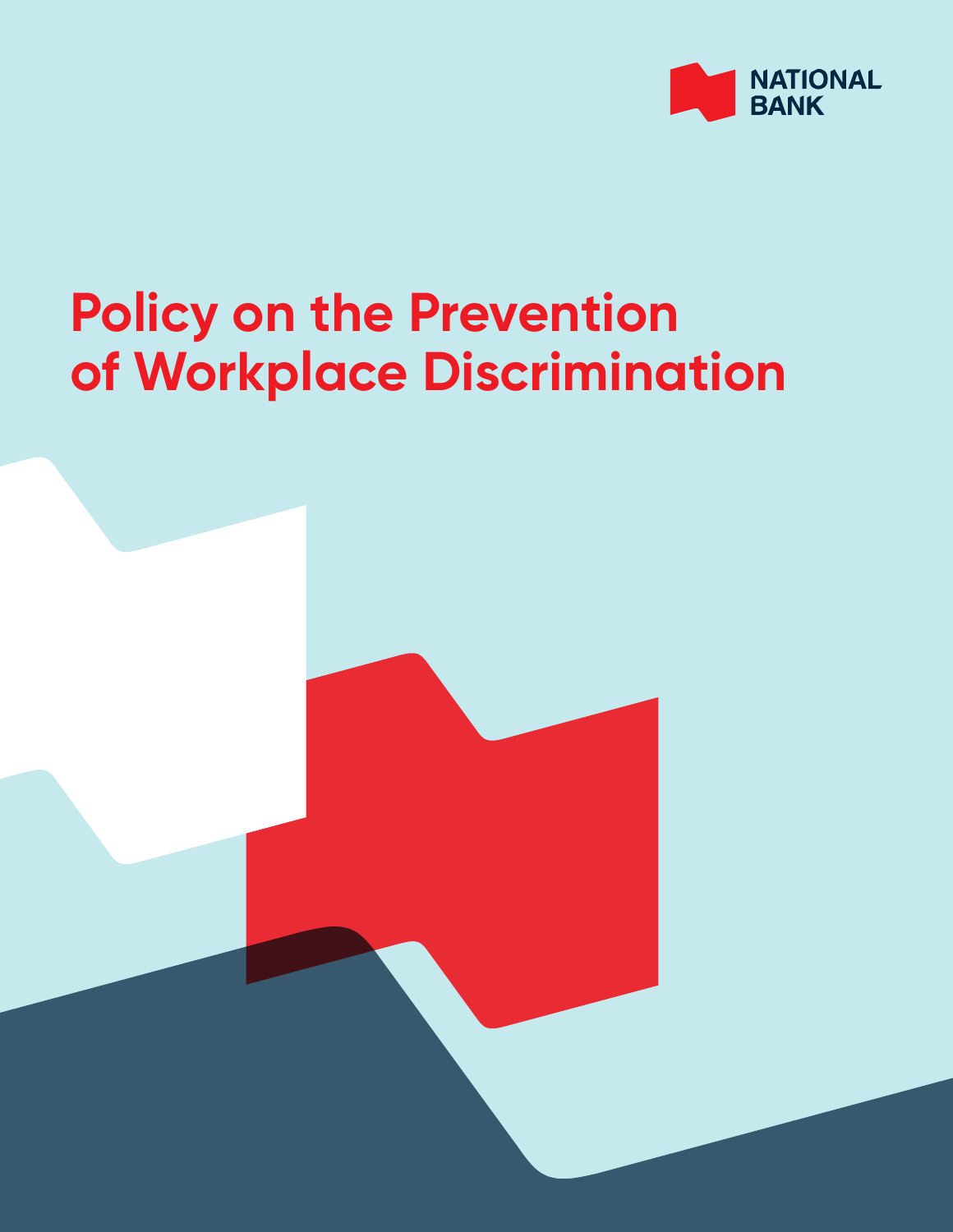## **Policy on the Prevention of Workplace Discrimination**

The Bank places great importance on inclusion and employee diversity and takes the necessary means to foster an open and respectful workplace free from discrimination.

## **As such:**

The Bank periodically raises awareness and trains its employees and managers with regard to preventing workplace discrimination.

The Bank has adopted a **zero-tolerance** policy with regard to preventing workplace discrimination, applicable at all times and revised annually, which sets out:

- › The Bank's commitments to preventing workplace discrimination.
- › The scope of application: applicable to all employees, including officers and members of management—regardless of employee status or position—as well as consultants, suppliers and members of the Board of Directors. Furthermore, the Policy applies to all work environments, to any professional or work-related event off Bank premises, including remote work, and to any other situation that has an impact on the work environment or on professional relations between colleagues.
- › A definition of workplace discrimination that includes any actions, words, practices, processes or policies that negatively affect a person or group or deprive them of a benefit based on one or more prohibited grounds of discrimination under the *[Canadian Human Rights Act](https://lois.justice.gc.ca/eng/acts/h-6/index.html)*.
- › A list of prohibited grounds of discrimination: race, national or ethnic origin, colour, religion, age, sex (including pregnancy), sexual orientation, gender identity or expression, marital status, family status, genetic characteristics, conviction of an offence for which a pardon has been granted or disability (physical or mental).
- › The distinction between direct and indirect discrimination:
	- Direct discrimination: actions, words, decisions, practices, directives or policies that directly target one or more individuals.
	- Indirect discrimination: actions, words, decisions, practices, directives or policies that appear to be impartial, fair and equitable but that disadvantage one or more individuals.
- › A clear and simple process for reporting when an individual is a witness to or claims to be a victim of workplace discrimination.
- › A rigorous process for handling workplace discrimination complaints, including an investigation process.
- › A skilled team of advisors who are trained on the subject and can quickly intervene in any situation brought to their attention.
- › A prohibition on threatening or retaliating against anyone who has reported an incident, filed a complaint or provided information regarding a situation of workplace discrimination.
- › The fact that corrective or disciplinary measures up to and including dismissal may apply, particularly in the event